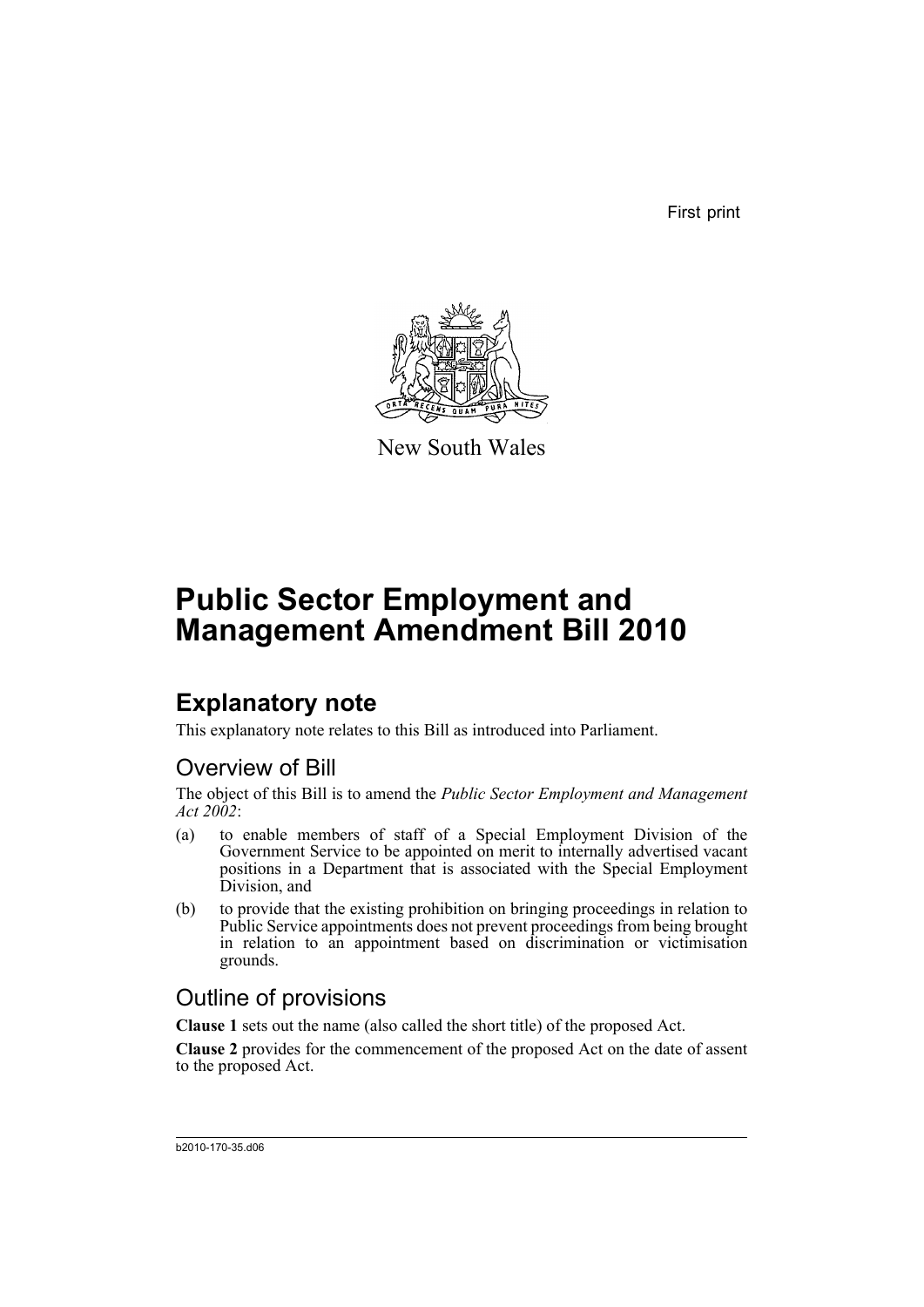Public Sector Employment and Management Amendment Bill 2010

Explanatory note

### **Schedule 1 Amendment of Public Sector Employment and Management Act 2002**

**Schedule 1 [1]–[3]** will enable persons who are employed in a Special Employment Division of the Government Service to be eligible for appointment to a position in an associated Department in the case where that position has not been advertised. A Department is taken to be associated with a Special Employment Division if the Department Head is also the Division Head of the Special Employment Division. These Divisions are currently listed in Part 3 of Schedule 1 to the Act and generally comprise groups of staff who are not part of a Public Service Department but who are employed under Chapter 1A of the Act in connection with a statutory corporation that in most cases also has Public Service staff assigned to it. A member of staff of a Special Employment Division will not be eligible to be appointed on merit to a vacant Departmental position that has not been advertised if the member of staff is employed on a casual basis or is a short-term temporary employee.

Section 22 of the Act currently prevents any legal proceedings (other than promotion and disciplinary appeals under the *Industrial Relations Act 1996*) from being brought in relation to appointments to positions in the Public Service. **Schedule 1 [4]** provides that this prohibition on bringing proceedings does not prevent a public servant from bringing proceedings under Part 9 of the *Anti-Discrimination Act 1977* (which relates to discrimination complaints), or under the provisions of the *Industrial Relations Act 1996* relating to freedom from victimisation, in relation to the appointment of another public servant to a position in the Public Service. **Schedule 1 [6]** makes it clear that the proposed amendment only applies in relation to future appointments.

**Schedule 1 [5]** enables regulations of a savings or transitional nature to be made as a consequence of the proposed Act.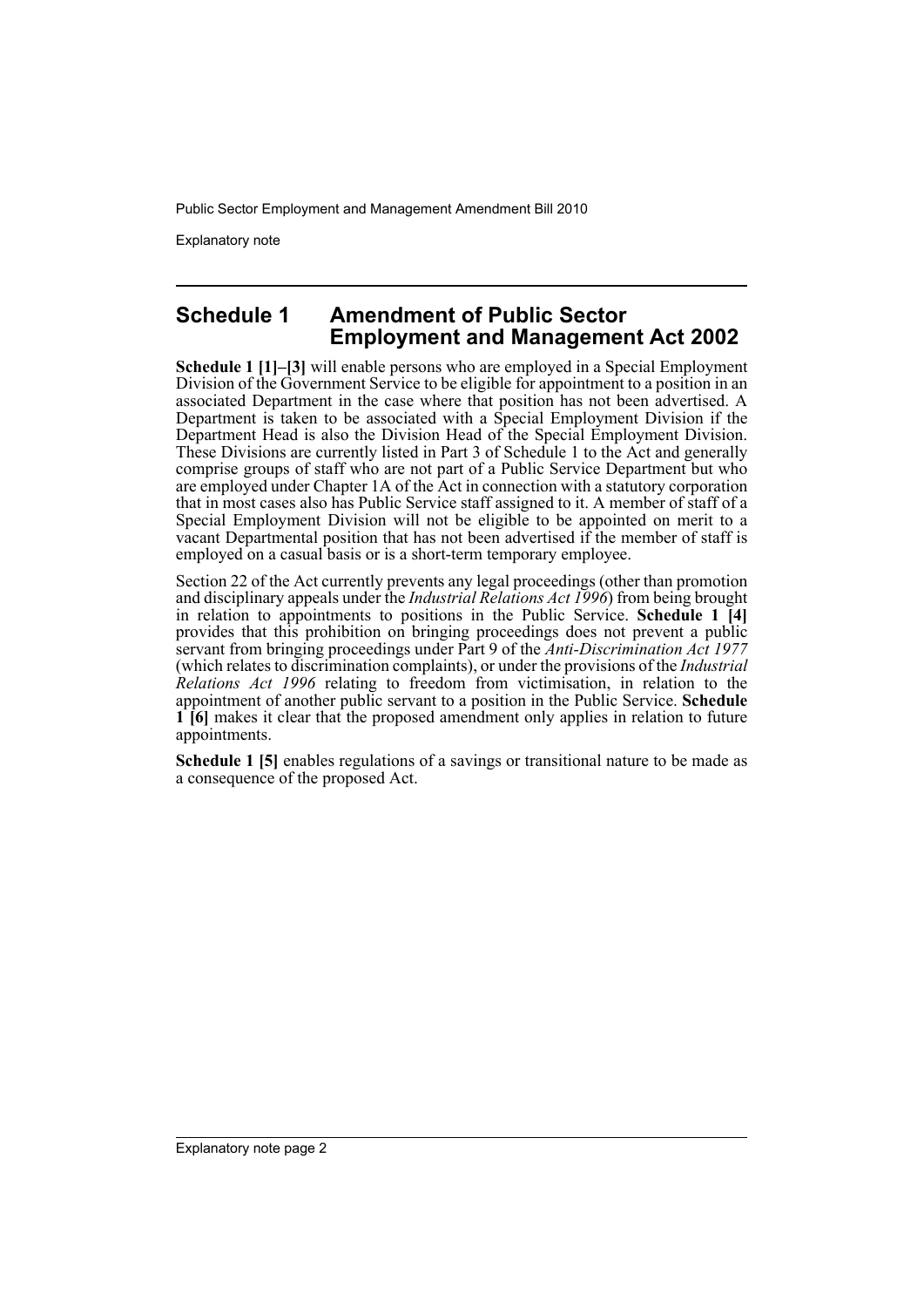First print



New South Wales

# **Public Sector Employment and Management Amendment Bill 2010**

## **Contents**

|            |                                           | Page |
|------------|-------------------------------------------|------|
| 1          | Name of Act                               |      |
| 2          | Commencement                              |      |
| Schedule 1 | Amendment of Public Sector Employment and |      |
|            | Management Act 2002 No 43                 | 3    |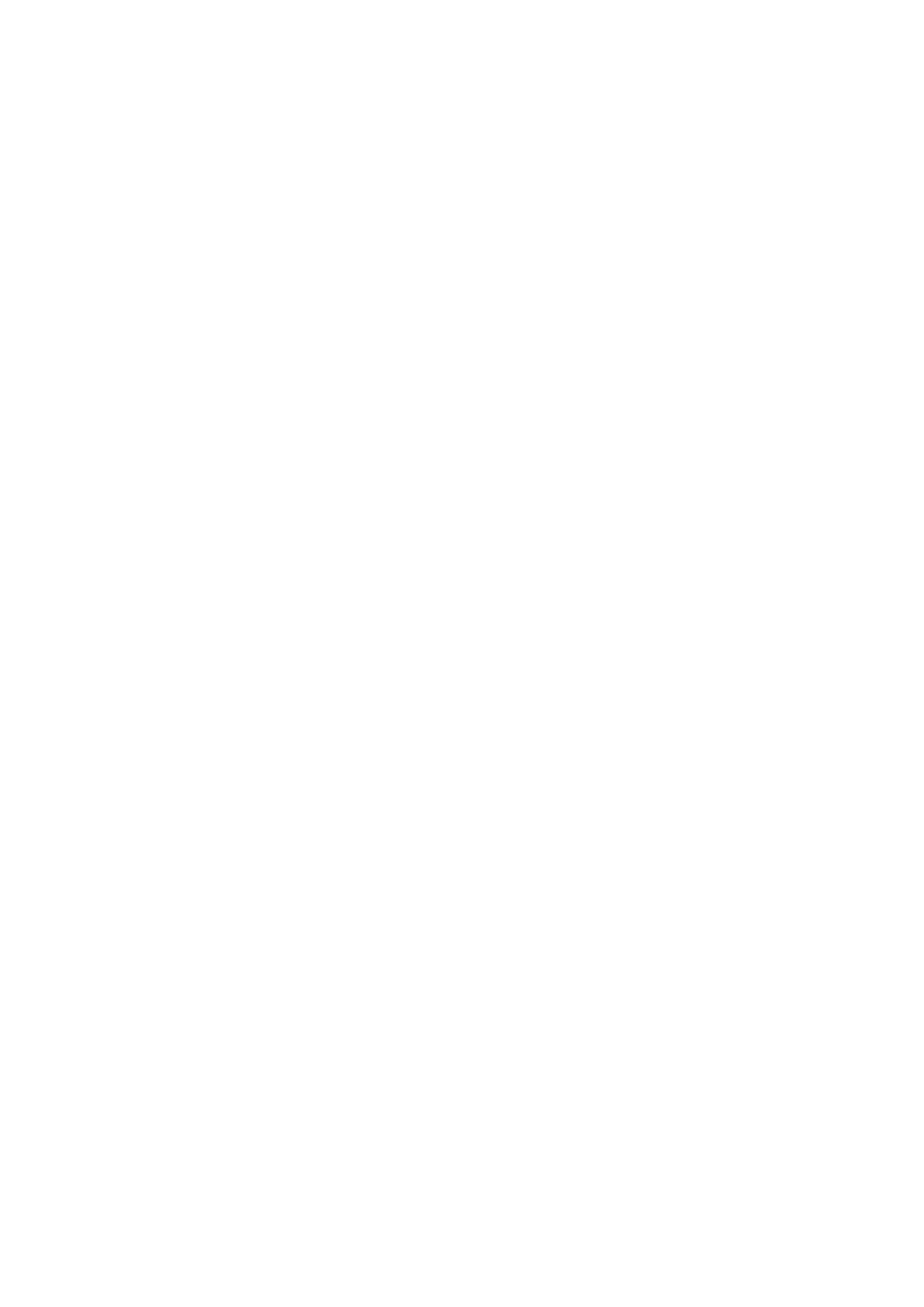

New South Wales

## **Public Sector Employment and Management Amendment Bill 2010**

No , 2010

### **A Bill for**

An Act to amend the *Public Sector Employment and Management Act 2002* to make further provision in relation to appointments to positions in the Public Service.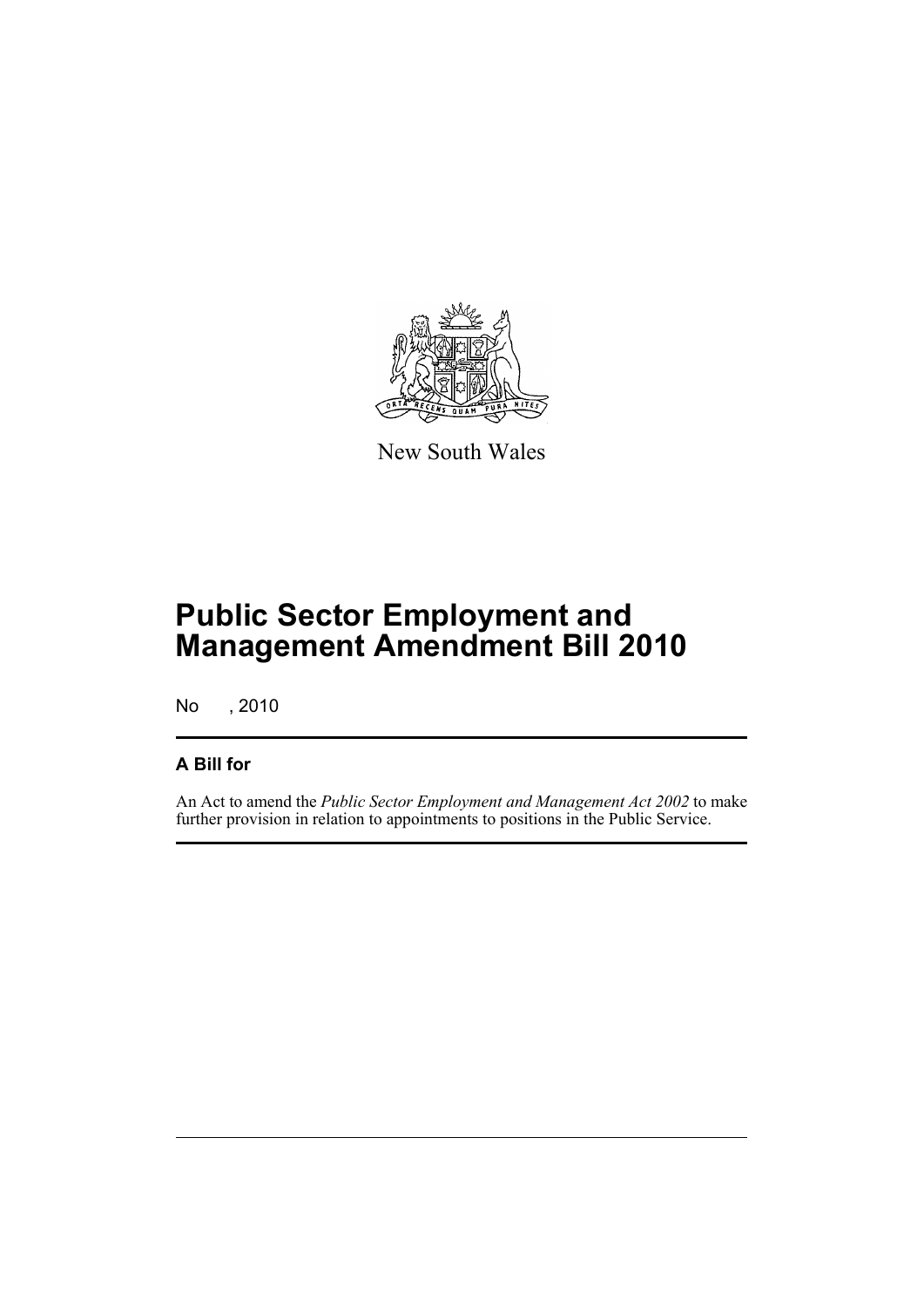<span id="page-5-1"></span><span id="page-5-0"></span>

|   | The Legislature of New South Wales enacts:                                            |                     |
|---|---------------------------------------------------------------------------------------|---------------------|
| 1 | Name of Act                                                                           | $\mathcal{P}$       |
|   | This Act is the <i>Public Sector Employment and Management</i><br>Amendment Act 2010. | 3<br>$\overline{4}$ |
|   | Commencement                                                                          | 5                   |
|   | This Act commences on the date of assent to this Act.                                 |                     |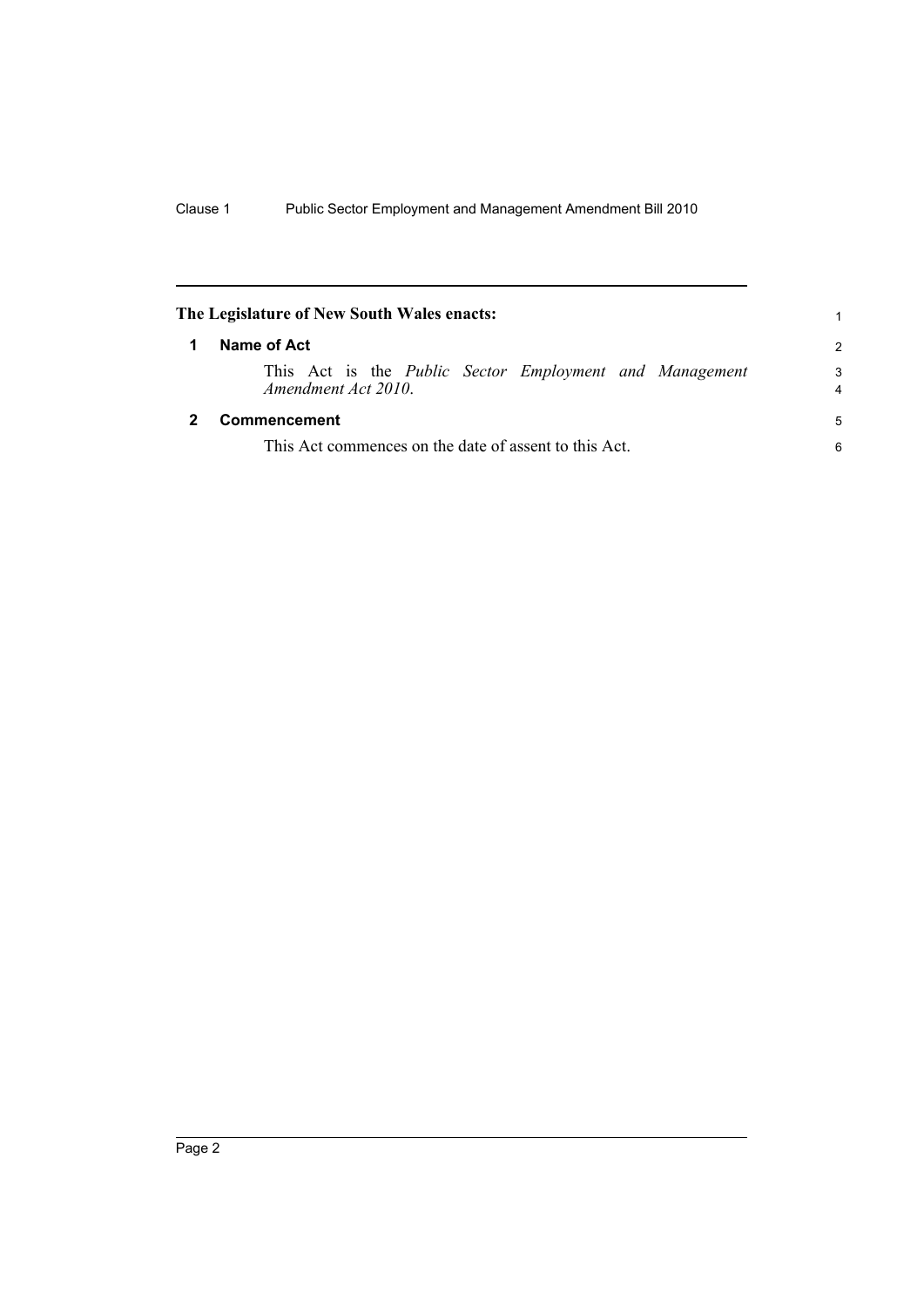Public Sector Employment and Management Amendment Bill 2010

Amendment of Public Sector Employment and Management Act 2002 No 43 Schedule 1

#### <span id="page-6-0"></span>**Schedule 1 Amendment of Public Sector Employment and Management Act 2002 No 43**

#### **[1] Section 19 Merit appointment**

Insert at the end of section 19 (3A) (b):

, or

(c) a person who is employed in a Division of the Government Service specified in Part 3 of Schedule 1 (a *Special Employment Division*) that is associated with the Department, other than any such person who is employed on a casual basis or, if employed on a temporary basis, has not been employed in the Special Employment Division for a continuous period of at least 2 years.

#### **[2] Section 19 (3B)**

Insert after section 19 (3A):

(3B) For the purposes of subsection (3A) (c), a Special Employment Division is taken to be *associated* with a Department if the Head of that Department is also the Division Head of the Special Employment Division.

#### **[3] Section 19 (4)**

Omit "an officer or a Departmental temporary employee".

Insert instead "a qualified member of staff of the Department within the meaning of subsection (3A)".

#### **[4] Section 22 Legal proceedings not to be brought in respect of appointments etc**

Insert after section 22 (4):

- (5) Nothing in this section prevents any of the following proceedings being brought by a member of staff of a Department in relation to the appointment of another member of staff of any Department to a position in the Public Service:
	- (a) proceedings under Part 9 of the *Anti-Discrimination Act 1977* in relation to a complaint under that Part,
	- (b) proceedings under section 213 of the *Industrial Relations Act 1996* to enforce the provisions of section 210 (Freedom from victimisation) of that Act.

1  $\mathfrak{p}$ 3